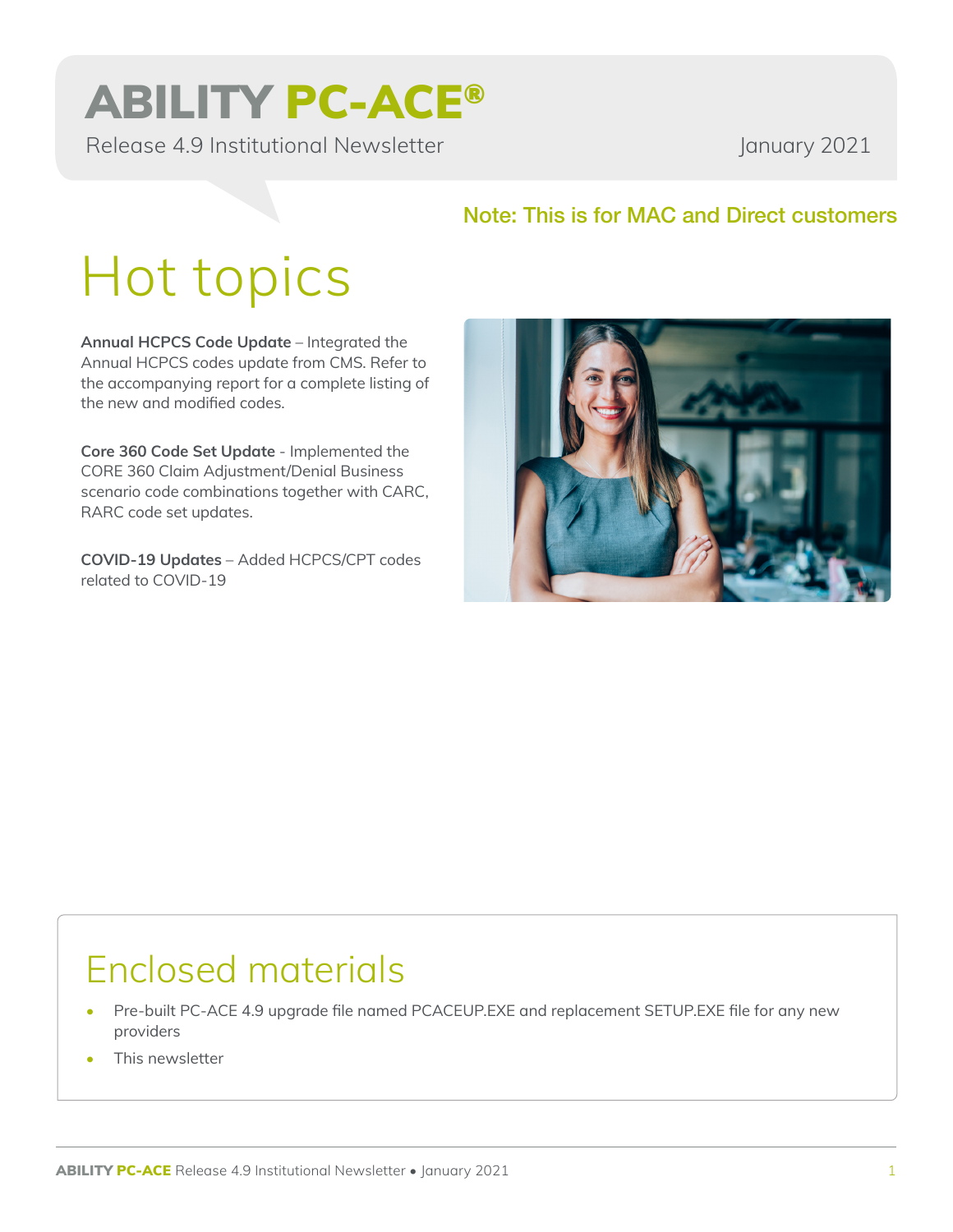### CMS mandated changes

#### **11939 - Quarterly Update to the Medicare Physician Fee Schedule Database (MPFSDB) - October 2020 Update**

Added the following CPT codes (effective from 09/08/2020):

**86413 –** SARS-COV-2 ANTB QUANTITATIVE **99072 –** ADDL SUPL MATRL&STAF TM PHE

**11988 - Implement Operating Rules - Phase III Electronic Remittance Advice (ERA) Electronic Funds Transfer (EFT): Committee on Operating Rules for Information Exchange (CORE) 360 Uniform Use of Claim Adjustment Reason Codes (CARC), Remittance Advice Remark Codes (RARC) and Claim Adjustment Group Code (CAGC) Rule - Update from Council for Affordable Quality Healthcare** 

#### **(CAQH) CORE**

• Added the following Remittance Advice Remark Codes (effective from 11/01/2020)::

**N834** - Jurisdiction exempt from sales and health tax charges.

**N835** - Unrelated Service/procedure/treatment is reduced. The balance of this charge is the patient's responsibility.

**N836 -** Provider W9 or Payee Registration not on file.

**N837 -** Alert: Missing modifier was added.

**N838 -** Alert: Service/procedure postponed due to a federal, state, or local mandate/disaster declaration. Any amounts applied to deductible or member liability will be applied to the prior plan year from which the procedure was cancelled.

• Added the Following Claim Status Codes (effective from 11/01/2020):

**794** - Claim could not complete adjudication in real time. Resubmit as a batch request.

**795** - Claim submitted prematurely. Please provide the prior payer's final adjudication.

• Added the following Claim Adjustment Reason Codes (effective from 11/01/2020):

**302** - Precertification/notification/authorization/ pre-treatment time limit has expired.

**P30** - Payment denied for exacerbation when supporting documentation was not complete. To be used for Property and Casualty only.

**P31** - Payment denied for exacerbation when treatment exceeds time allowed. To be used for Property and Casualty only.

**10432 - International Classification of Diseases, 10th Revision (ICD-10) and Other Coding Revisions to National Coverage Determination (NCDs)--April 2021**

• Various ICD-10 codes added/updated. Please refer CMS CR 10432 for further details.

**12049 - Implementation of Two (2) New NUBC Condition Codes. Condition Code "90", "Service provided as Part of an Expanded Access Approval (EA)" and Condition Code "91", "Service Provided as Part of an Emergency Use Authorization (EUA)"**

• Added the following condition codes (effective from 02/01/2021):

**90 -** SERVICE PROVIDED AS PART OF AN EXPANDED ACCESS APPROVAL (EA)

**91** - SERVICE PROVIDED AS PART OF AN EMERGENCY USE AUTHORIZATION (EUA)

**12071 - Summary of Policies in the Calendar Year (CY) 2021 Medicare Physician Fee Schedule (MPFS) Final Rule, Telehealth Originating Site Facility Fee Payment Amount and Telehealth Services List, CT Modifier Reduction List, and Preventive Services List**

Added the following HCPCS codes (effective from 01/01/2021):

**G2211 - COMPLEX E/M VISIT ADD ON G2212 - PROLONG OUTPT/OFFICE VIS**